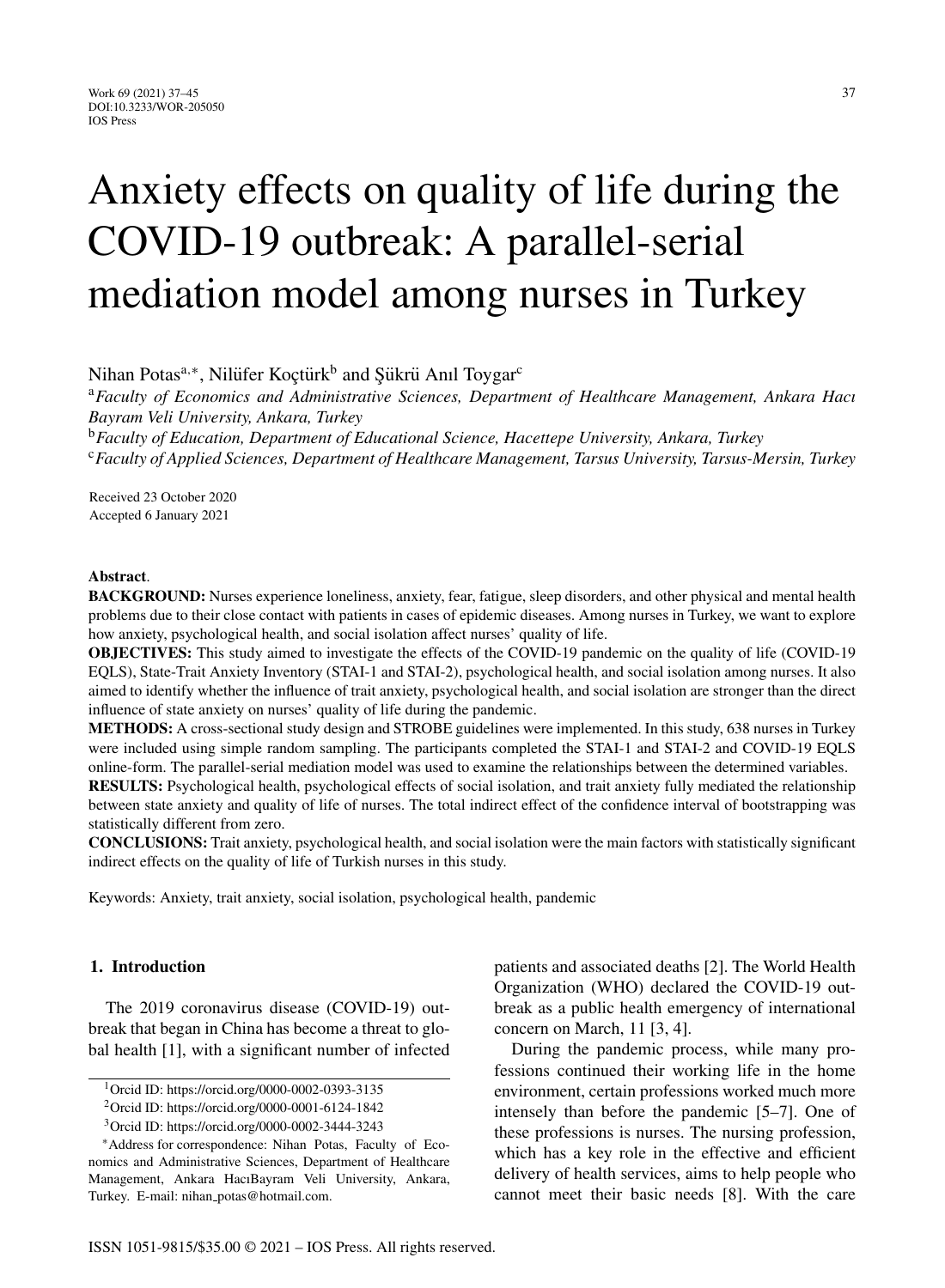services they offer, nurses help patients gain a minimum level of resistance to the diseases they suffer, feel better, and increase their hopes that they will recover [9]. Thus, nursing has a very valuable function in terms of public health.

In epidemic events that threaten public health, the duties and responsibilities of nurses become more important. Nurses have a duty to provide care using appropriate safety measures in the event of natural or man-made disasters, including infectious disease outbreaks [10]. Research shows that nurses sacrifice their own needs during sudden natural disasters and infectious diseases, showing exceptional ethical commitment and professional responsibility [11]. However, nurses' working schedules and working conditions became more demanding related burdens and increased stress due to their role in combatting the pandemic [5, 12–14]. With the intensity of workload, due to the difficult circumstances imposed by the COVID-19 pandemic, nurses have had to put their own lives and the lives of their loved ones at risk while treating patients who were diagnosed with COVID-19. The risk of infection and death posed by COVID-19 causes significant psychosocial stress in nurses and other healthcare professionals [15]. Because of the high risk, nurses faced stringent social isolation, becoming separated from their friends and relatives and, in some cases, even their own children [16]. Shanafelt et al. found that nurses, like other healthcare professionals, were most concerned about access to childcare during increased work hours and school closures, and support for other personal and family needs as work hours and demands, Considering this fact, the World Health Organization [17] made very important suggestions for nurses and other healthcare professionals regarding mental health and psychosocial issues. For example, World Health Organization [17] states that mental health and psychosocial health are as important as physical health, and their protection is essential. Moreover, unless necessary, physical contact with the family and social environment should be avoided and digital communication should be used instead. In summary, these changes in the work and social life of nurses are likely to affect their anxiety levels and quality of life.

When the literature on the effect of previous epidemics is examined, findings can support its detrimental effect on mental health. For example, Lau et al. [18] found that low or moderate-to-severe post-traumatic stress symptoms were reported during the 2002–2004 SARS epidemic; and that female nurses were at higher risk of developing SARS epidemic-related post-traumatic stress symptoms. Similarly, in studies during the COVID-19 pandemic process, it is emphasized that nurses are at risk in terms of mental health problems [5, 12–14, 19]. Recent research has found that experiences with SARS and COVID-19 pandemics are similar, showing that nurses experience anxiety, stress, and fear [20]. In a study conducted in Korea, it was found that nurses had significantly higher levels of depression, general anxiety, and virus-related anxiety symptoms [12]. However, contrary to expectations, single nurses reported more severe depressive symptoms than married nurses (20.3% vs  $14.1\%$ ), and junior nurses (< 40 years old) reported more anxiety about the COVID-19 pandemic. In addition, these studies reported that age, sex, and work duration were significantly associated with depression. Similarly, in a study conducted in China [5], while results show that nurses are at risk for experiencing anxiety and depression, the demographic background (e.g., the family responsibilities and burdens), psychosocial factors, and work-related factors predicted the psychological responses of nurses. However, nurses who chose not to take leave from work or who did not avoid going to work during pandemic were less anxious and depressed [5]. The conflicting findings among the studies also suggest that there may be different factors affecting the relationship between the effect of COVID-19 pandemic and the anxiety level of nurses.

In the evidence-based literature, anxiety is evaluated in two different ways as state anxiety (STAI-1) and trait anxiety (STAI-2). STAI-1 can be defined as the arousal of the autonomic nervous system induced by different events perceived as threats. This type of anxiety indicates how a person feels when they perceive a threat; it is considered a temporary reaction [21]. However, STAI-2 is defined as the general tendency of an individual to be upset in stressful situations, or as the mean level of anxiety over a longer period [22, 23]. Because of its temporary quality, the direct influence of STAI-1 can be weaker than the influence of psychological health on nurses' quality of life. As a matter of fact, previous studies emphasize that there is a relationship between STAI-1 and the patients' quality of life [24, 25]. Although some have assessed nurses' job satisfaction [26], studies on quality of life are most often focused on patients.

As COVID-19 affects psychological health, these psychological effects can also affect STAI-2 levels. Thus, the impact of STAI-2 on quality of life might be higher than we anticipated [27]. Additionally, the effect of COVID-19 on nurses' quality of life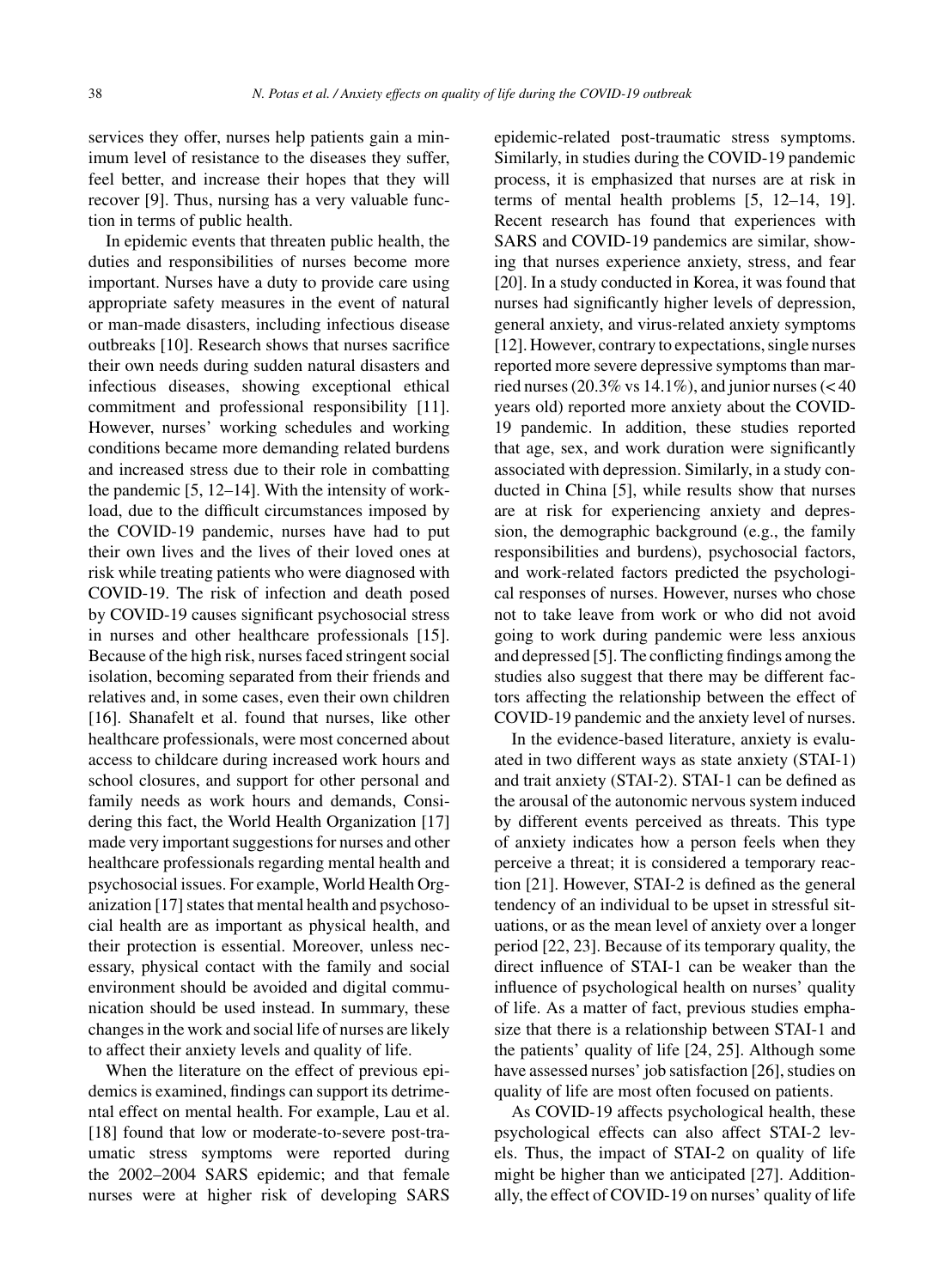can make their lives more difficult due to increased STAI-2 and social isolation, and reduced psychological health [28, 29]. In the literature, it is emphasized that high STAI-2 can cause STAI-1 [30]. However, it is not known whether psychological health, the psychological effect of social isolation, and STAI-2 mediate the relationship between nurses' STAI-1 and influence quality of life.

As a result, psychological health influences quality of life [31] and because of the multiple threats to nurses' mental health, it is of great importance to assess the quality of life of nurses to implement the appropriate measures as soon as possible. However, in the literature, it is seen that some studies on the anxiety levels of nurses have been conducted with a limited sample and samples with different cultural characteristics, and there is not enough information about the anxiety levels of nurses [14]. As far as we know, there are no studies about the effect of pandemic on the nurses' quality of life in Turkey. For these reasons, in the present study, we aimed to investigate the effects of the COVID-19 pandemic on quality of life, state /trait anxiety, psychological health, and social isolation within nurses. Another aim was to determine whether the influences of trait anxiety, psychological health, and social isolation are stronger than the direct influence of state anxiety on the nurses' quality of life (EQLS) during the COVID-19 pandemic. For this purpose, relevant literature was reviewed, and our hypotheses were formulated and presented according to the model in Fig. 1:

*H*<sub>1</sub>: STAI-1 influences nurses' EQLS scores.

*H*2: Psychological health mediates the relationship between STAI-1 and nurses' COVID-19 EQLS scores.

 $H_{1a}$ : STAI-1 influences the psychological health of nurses.

 $H_{1b}$ : Psychological health influences nurses' COVID-19 EQLS scores.

*H*3: The psychological effect of social isolation mediates the relationship between STAI-1 and nurses' COVID-19 EQLS scores.

 $H_{3a}$ : STAI-1 influences the psychological effect of nurses' social isolation.

 $H_{3b}$ : The psychological effect of social isolation influences nurses' COVID-19 EQLS.

*H*4: Psychological health, the psychological effect of social isolation, and STAI-2 mediate the relationship between STAI-1 and nurses' EQLS.

 $H_{4a}$ : STAI-1, psychological health, and the psychological effect of social isolation influence nurses' STAI-2 of during the COVID-19 pandemic.

 $H_{4h}$ : STAI-2, psychological health, and the psychological effect of social isolation influence nurses' EQLS.

 $H_{5a}$ : Psychological health influences nurses' STAI-2.

 $H_{5b}$ : The psychological effect of social isolation influences nurses' STAI-2.

## **2. Methods**

# *2.1. Study setting, data collection, and design*

As of 2020, according to the Ministry of Health, 198,465 nurses are working actively in Turkey [32]. The sample size was determined to be 599 with a 4% margin of error by using the simple random sampling method. After ethics committee approval (AHBV Unv. -2020/117), Google online surveys were sent to nurses from April 30 through May 30, 2020. Due to the intensive working hours of nurses during the COVID-19 pandemic, additional online surveys were sent beyond the determined sampling size. Thus,



Fig. 1. Hypothesized model.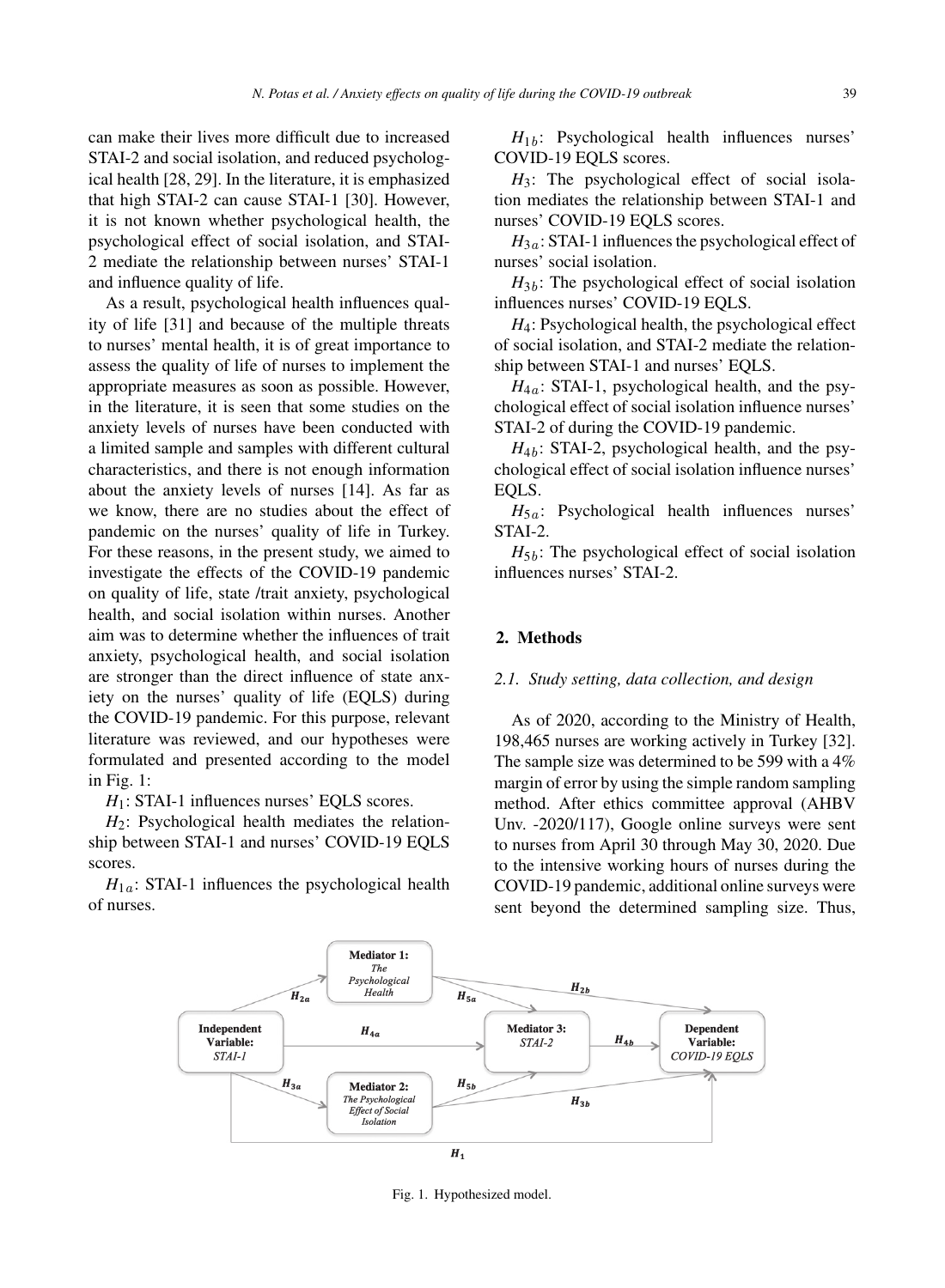responses of the online survey were about 654, which was more than the determined sample size. Some participants did not fully complete the online survey. After the specified number of participants had been reached, 16 of the online surveys were eliminated. In this study, 9.4% of participants were male nurses. The participants' mean age was  $32.20 \pm 10.689$ . This study followed STROBE reporting guidelines to ensure accuracy, transparency of results, and quality of observational research [33].

## *2.2. Measurement tools*

*Personal Information Form*. Participants were asked to indicate their age, gender, and to respond the following two questions:

- 1. Do you think that the COVID-19 pandemic has influenced your psychological health? (0 "No" - 10 "Absolutely")
- 2. Do you think that social isolation because of the pandemic has influenced your psychological well-being? (0 "No" - 10 "Absolutely")

*State-Trait Anxiety Inventory (STAI-1 and STAI-2)*. STAI-1 includes 20 items to measure state anxiety [34]. The intensity of emotions or behaviors is measured in the State Anxiety Inventory (STAI-1) as: (1) very low; (2) somewhat low; (3) moderate; and (4) very intense. In addition, STAI-2 has 20 items in the Trait Anxiety Inventory (STAI-2), items to measure the frequency of emotions or behaviors in the following scale: (1) almost never, (2) sometimes, (3) often, and (4) almost always. Trait anxiety was measured at baseline, and state anxiety was examined during the pandemic period (follow-up). High concurrent validity was found between the State-Trait Anxiety Inventory and different scales that measure anxiety, with correlation ranging from 0.73 to 0.85 [35]. STAI inventory scores are classified as 20–37: no or low anxiety, 38–44: moderate anxiety, and 45–80: high anxiety. Oner and LeCompte  $[36]$  have been adopted the validity and reliability of the STAI to the Turkish version. The inventory retained its original form. In this research, the Turkish version of the STAI was used. STAI-1's Cronbach's alpha was .90, and the STAI-2 Cronbach's alpha was .84.

*COVID-19 Pandemic*'*s Effect on Quality of Life Scale (COVID-19 EQLS).* The COVID-19 Pandemic's Effect on Quality of Life Scale (COVID-19 EQLS) was developed by Erçetin, Potas, Açıkalın, and Çevik, who also assessed its validity and reliability [37]. The scale has 29 items divided into four

sub-dimensions: psychological (13-items), social (4 items), professional (4-items), and familial effects (8-items). The scale measures the effects of the COVID-19 pandemic using a four-point scale. The levels are (1) "I am affected at a very low degree," (2) "I am affected at a low degree," (3) "I am affected," and (4) "I am affected at a very high degree." The COVID-19 EQLS score classification is the following, 29–51.99: no or low effect, 52–72.99: moderate effect, and 73–116: high effect. In this research, according to the participant responses, the Quality of Life Scale's Cronbach's alpha was.85.

#### *2.3. Statistical analysis*

For descriptive statistics, the central tendencies and distributions of the variables are given. The coefficient of correlation was used to test the relationship between each variable. A parallel-serial mediation model was used to test the three mediators (psychological health, the psychological effect of social isolation, and STAI-2). The parallel-serial mediation model was set up, as shown in Fig. 1. Three mediators were involved in the model: psychological health (M1), the psychological effect of social isolation (M2), and STAI-2 (M3). In this study, M1, M2, and M3 mediate the relationship between an independent variable "STAI-1  $(X)$ " and the dependent variable "COVID-19 EQLS (Y)". The paths were analyzed using multiple regression. According to the multiple regression assumptions perceptive, all of them were checked: the linear relationship between the independent and dependent variables, the mean of residuals was zero, normality of residuals, no multicollinearity, no autocorrelation of residuals and homoscedasticity of residuals, or equal variance. Additionally, 0.05 as the level of error probabilities (*p*-value) was used. Statistical analyses were performed using R version 3.5.3, SPSS version 23.0.

## **3. Results**

The results showed that psychological health was affected by social isolation  $(7.70 \pm 2.562)$  and CO VID-19 affected their psychological health (7.97  $\pm$ 2.501). The results of the COVID-19 EQLS score showed that nurses were highly affected (78.22  $\pm$ 9.931). The nurses had high anxiety, as shown by the STAI-1 (54.46  $\pm$  11.498) and STAI-2 (48.76  $\pm$ 7.475) results.

From Table 1, the correlation between gender, age, and the effect of COVID-19 on psychological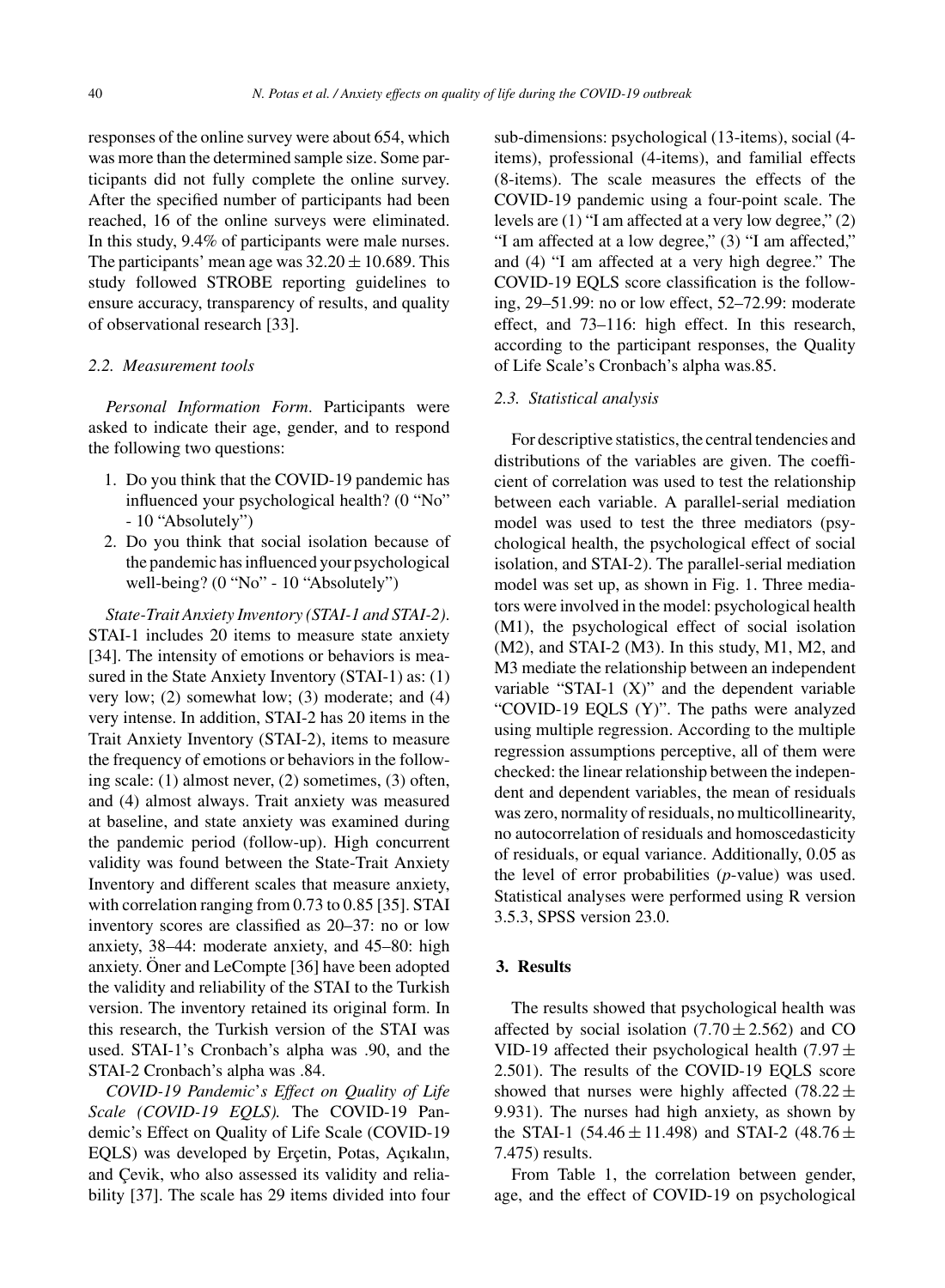|                                                |           |               |           | $mca$ standard deviation correlations among variables $(n - 0.00)$ |           |           |           |           |  |
|------------------------------------------------|-----------|---------------|-----------|--------------------------------------------------------------------|-----------|-----------|-----------|-----------|--|
| Variables                                      | $\bar{x}$ | $\mathcal{S}$ |           |                                                                    |           | 4         |           | 6         |  |
| 1. Gender                                      | 1.91      | 0.292         |           |                                                                    |           |           |           |           |  |
| $2. \text{Age}$                                | 32.20     | 10.689        | $0.281**$ |                                                                    |           |           |           |           |  |
| 3. Psychological effect<br>of social isolation | 7.70      | 2.562         | $0.336**$ | $0.490**$                                                          |           |           |           |           |  |
| 4. Psychological health                        | 7.97      | 2.501         | $0.400**$ | $0.428**$                                                          | $0.872**$ |           |           |           |  |
| 5. COVID-19 EOLS                               | 78.22     | 9.931         | $0.145**$ | $0.155**$                                                          | $0.476**$ | $0.536**$ |           |           |  |
| 6. STAI-1                                      | 54.46     | 11.498        | $-0.028$  | $-0.078*$                                                          | 0.052     | 0.072     | 0.076     |           |  |
| 7. STAI-2                                      | 48.76     | 7.475         | 0.001     | $-0.365**$                                                         | $0.182**$ | $0.078*$  | $0.339**$ | $0.131**$ |  |

Table 1 Mean standard deviation correlations among variables (*n* = 638)

∗*p* < 0.05, ∗∗*p* < 0.01; **STAI:** State-Trait Anxiety Inventory; **COVID-19 EQLS:** COVID-19 Pandemic's Effect on Quality of Life Scale.

health, the psychological effect of social isolation, STAI-1, STAI-2, and COVID-19 EQLS are shown. Overall, the effect of COVID-19 on psychological health and COVID-19 EQLS have significant positive correlations  $(p < 0.01)$  and high associations. The psychological effect of social isolation-gender, the effect of COVID-19 on psychological health, the psychological effect of social isolation-age, the effect of COVID-19 on psychological health, and the psychological effect of social isolation- COVID-19 EQLS and STAI-2-COVID-19 EQLS have significant correlations  $(p < 0.01)$  that are positive and moderate. Age- STAI-2 has significant, negative, and low associations.

The first mediator (M1) was tested using mediation analysis. STAI-1 (X) influences COVID-19 EQLS (Y). Model 1 (*F* = 9.500, *df* = 3; 634, *p* < 0.01) and the coefficient of gender, age, and STAI-1 ( $\beta$  = 0.077,  $p < 0.01$ ) were statistically significant. This confirmed  $H_1$ .

STAI-1 (X) influences psychological health (M1). Model 1 (*F* = 82.058, *df* = 3;634, *p* < 0.01) and the coefficient of gender, age, and STAI-1( $\beta$  = 0.023, *p* < 0.01) were statistically significant. This supported  $H_{2a}$ . Psychological health (M1) influenced COVID-19 EQLS (Y). The model (*F* = 89.860, *df* = 3;634, *p* < 0.01,  $R^2 = 0.298$ ) and the coefficient of gender ( $\beta =$  $-2.463, p < 0.05$ ), age ( $\beta = -0.076, p < 0.05$ ), and psychological health ( $\beta$  = 2.382,  $p$  < 0.01) were statistically significant. This supported  $H_{2b}$ . STAI-1 (X), psychological health (M1) influenced COVID-19 EQLS (Y). The coefficient of age and psychological health were statistically significant; conversely, the coefficient of STAI-1 was not statistically significant  $(\beta = 0.022, p = 0.447)$ , and model 2 was statistically significant (*F* = 67.495, *df* = 4;633, *p* < 0.01). Thus, *H*<sup>2</sup> was supported.

The second mediator (M2) was tested using mediation analysis. STAI-1 (X) influenced effect of social isolation (M2). Model 1 (*F* = 86.747, *df* = 3;634, *p* < 0.01) and the coefficients of gender, age, and STAI-1 ( $\beta$  = 0.020,  $p$  < 0.01) were statistically significant. Thus, hypothesis  $H_{3a}$  was supported. Effect of social isolation (M2) influenced COVID-19 EQLS (Y). The model (*F* = 64.654, *df* = 3;634, *p* < 0.01  $R^2 = 0.234$ ) and the coefficient of age ( $\beta = -0.095$ ,  $p < 0.05$ ) and the effect of social isolation ( $\beta = 2.043$ ,  $p$  < 0.01) were statistically significant. Thus,  $H_{3b}$  was also supported. STAI-1 (X), effect of social isolation (M2) influenced COVID-19 EQLS (Y). The coefficients of age and psychological health were statistically significant; conversely, the coefficient of STAI-1 was not statistically significant ( $\beta$  = 0.036,  $p = 0.234$ , and model 3 was statistically significant  $(F = 48.876, df = 4; 633, p < 0.01)$ . Thus,  $H_3$  was supported.

Psychological health (M1) influenced STAI-2 (M3). The model (*F* = 36.761, *df* = 3;634, *p* < 0.01) and the coefficient of psychological health ( $\beta = 0.189$ ,  $p = 0.140$ ) were not statistically significant. This did not support  $H_{5a}$ . Effect of social isolation (M2) influenced STAI-2 (M3). The model  $(F=36.168,$  $df = 3.634$ ,  $p < 0.01$ ) and the coefficient of the effect of social isolation ( $\beta$  = 0.103,  $p$  = 0.415) were statistically significant. This did not support  $H_{5b}$  either.

The third mediator (M3) was tested using parallelseries mediation analysis. STAI-1 (X), psychological health (M1), and effect of social isolation (M2) influenced STAI-2 (M3). Model 1 (*F* = 27.001, *df* = 5;632, *p* < 0.01) and the coefficients of gender, age, STAI-1, psychological health, and the effect of social isolation were statistically significant. This supported  $H_{4a}$ . Psychological health (M1), effect of social isolation (M2), and STAI-2 (M3) influenced COVID-19 EQLS (Y). The model (*F* = 105.929, *df* = 5;632, *p* < 0.01;  $R^2$  = 0.456) and the coefficient of gender ( $\beta$  = -3.606;  $p < 0.01$ ), psychological health ( $\beta = 1.621$ ;  $p < 0.01$ ), the effect of social isolation ( $\beta = 0.773$ ;  $p < 0.01$ ), and STAI-2  $(\beta = 0.575; p < 0.01)$  were statistically significant. This supported  $H_{4b}$ . STAI-1 (X),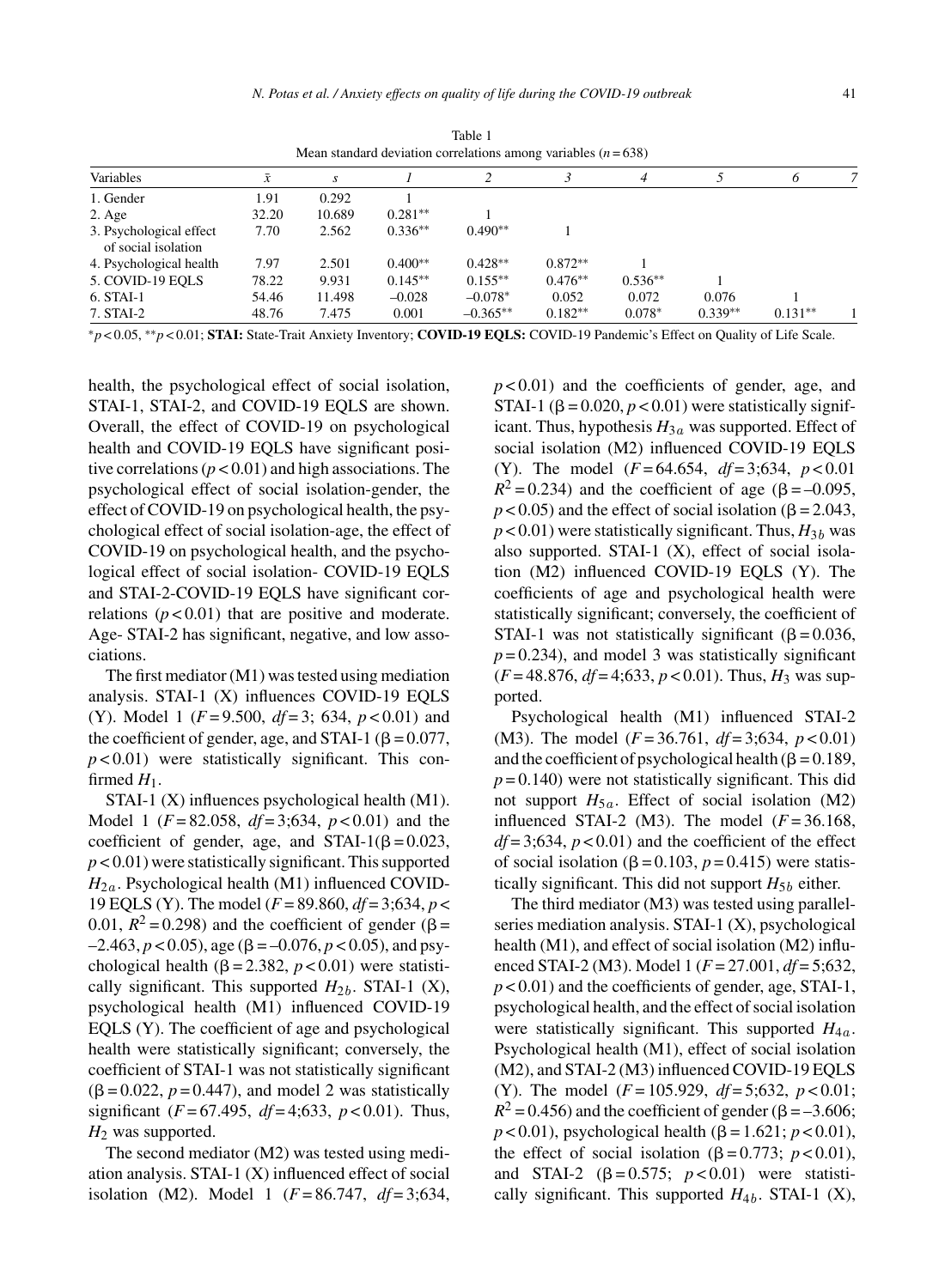|                                                                                 | Dependent variables                                                        |                                                                            |                                                                               |                                                                               |                                                                          |                                                                        |                                                                          |  |  |  |  |
|---------------------------------------------------------------------------------|----------------------------------------------------------------------------|----------------------------------------------------------------------------|-------------------------------------------------------------------------------|-------------------------------------------------------------------------------|--------------------------------------------------------------------------|------------------------------------------------------------------------|--------------------------------------------------------------------------|--|--|--|--|
|                                                                                 | $M1$ :<br>Pychological<br>health                                           | $M2$ :<br>Effect of<br>social isolation                                    | $M3$ :<br>STAI-2                                                              | Y:<br>COVID-19 EQLS                                                           |                                                                          |                                                                        |                                                                          |  |  |  |  |
|                                                                                 | Model 1                                                                    | Model 1                                                                    | Model 1                                                                       | Model 1                                                                       | Model 2                                                                  | Model 3                                                                | Model 4                                                                  |  |  |  |  |
| Step 1: Control variables<br>Gender<br>Age                                      | $2.603**$ (0.301)<br>$0.082**$ (0.008)                                     | $1.891**$ (0.306)<br>$0.105**$ (0.008)                                     | $2.270*(1.021)$<br>$-0.254**$ (0.029)                                         | $3.753**$ $(1.377)$<br>$0.121**$ (0.038)                                      | $-2.419(1.247)$<br>$-0.073*(0.035)$                                      | $-0.070(1.268)$<br>$-0.090*(0.038)$                                    | $-3.642**$ (1.107)<br>0.064(0.034)                                       |  |  |  |  |
| Step 2: Mediator 1<br>M1: Psychological health                                  |                                                                            |                                                                            | $0.853**$ (0.227)                                                             |                                                                               | $2.367**$ (0.156)                                                        |                                                                        | $1.628**$ (0.248)                                                        |  |  |  |  |
| Step 3: Mediator 2<br>M2: Effect of social isolation                            |                                                                            |                                                                            | $0.839**$ (0.224)                                                             |                                                                               |                                                                          | $2.022**$ (0.160)                                                      | $0.776**$ (0.244)                                                        |  |  |  |  |
| Step 4: Mediator 3<br>$M3: STAI-2$                                              |                                                                            |                                                                            |                                                                               |                                                                               |                                                                          |                                                                        | $0.578**$ (0.043)                                                        |  |  |  |  |
| Step 5: Independent variable<br>$X: STAI-1$<br>Constant<br>$R^2$<br>F Statistic | $0.023**$ (0.007)<br>$-0.796(0.685)$<br>0.280<br>82.058**<br>$(df=3; 634)$ | $0.020**$ (0.007)<br>$-0.282(0.697)$<br>0.291<br>86.747**<br>$(df=3; 634)$ | $0.065**$ (0.024)<br>$44.086**$ (2.199)<br>0.176<br>27.001**<br>$(df=5; 632)$ | $0.077*$ (0.034)<br>$58.334**$ (3.137)<br>0.043<br>$9.500**$<br>$(df=3; 634)$ | 0.022(0.029)<br>$60.219**$ (2.690)<br>0.299<br>67.495**<br>$(df=4; 633)$ | 0.036(0.030)<br>58.904** (2.806)<br>0.236<br>48.876**<br>$(df=4; 633)$ | 0.016(0.026)<br>$34.620**$ (3.037)<br>0.456<br>88.246**<br>$(df=6; 631)$ |  |  |  |  |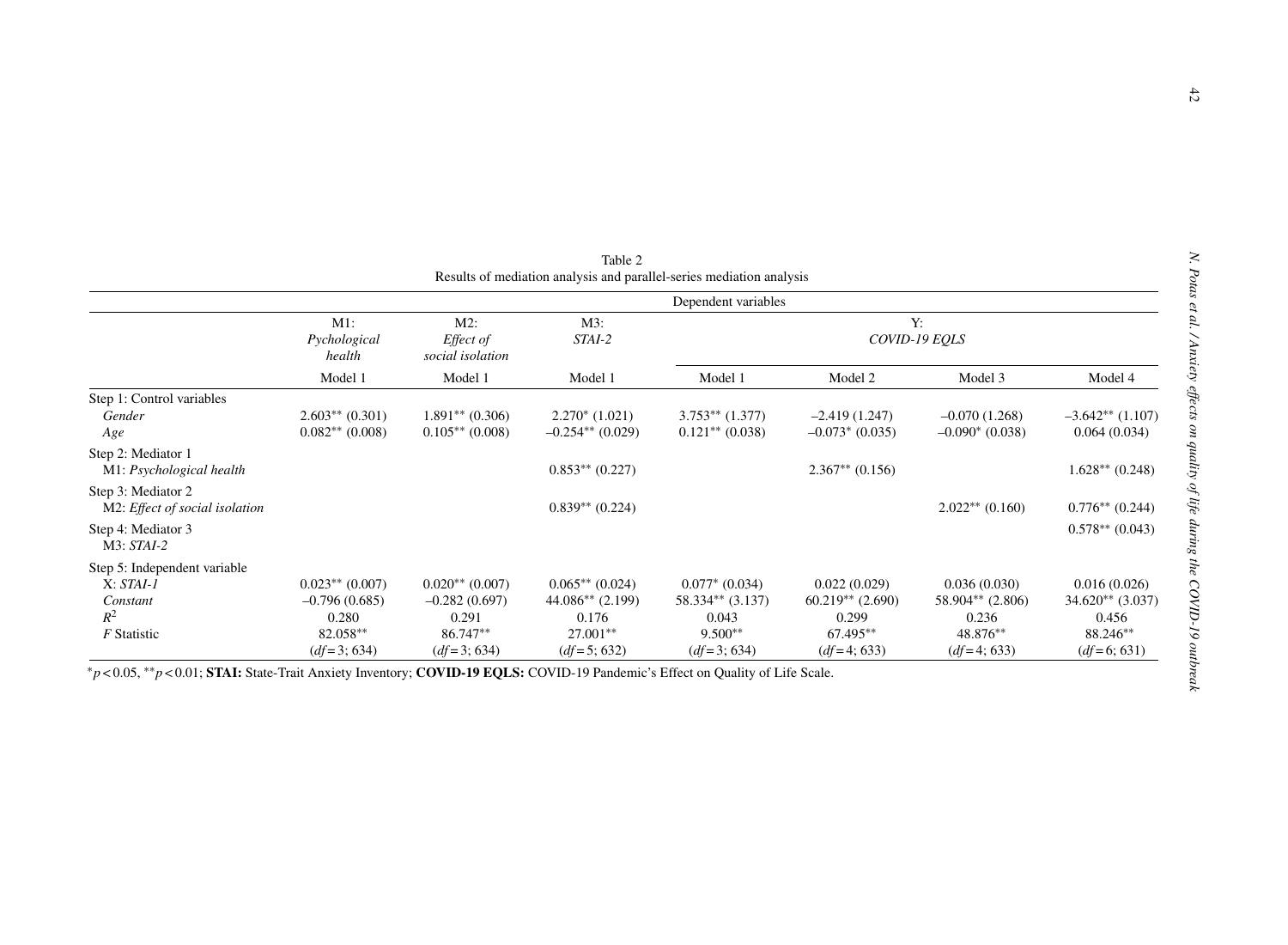psychological health (M1), effect of social isolation (M2), and STAI-2 (M3) influenced COVID-19 EQLS (Y). Model 4 (*F* = 88.246, *df* = 6;631, *p* < 0.01) and the coefficients of gender, psychological health, the effect of social isolation, and STAI-2 were statistically significant. Conversely, the coefficient of STAI-1 was not statistically significant ( $\beta$  = 0.016,  $p = 0.546$ . Thus,  $H_4$  was supported.

Results of the mediation and parallel-series mediation analysis showed that three conditions were met, and full mediation was supported in three analyses. In the parallel-series mediation analysis, the direct effect was not significant (effect = .016;  $t = 0.604$ ,  $p =$ 0.546). The indirect effect of the independent variable on the dependent variable through the three-mediator variables was significant. The total indirect effect of the confidence interval of bootstrapping is excluding the zero (bootstrap sample size =  $10<sup>4</sup>$ ). This means that the total indirect effect is statistically different from zero. If each indirect effect is examined, the indirect effect of (STAI-1  $\rightarrow$  psychological health  $\rightarrow$  COVID-19 EQLS, STAI-1 $\rightarrow$  social isolation  $\rightarrow$  COVID-19 EQLS, STAI-1  $\rightarrow$  STAI-2  $\rightarrow$  COVID- $19$  EQLS, STAI-1  $\rightarrow$  psychological health  $\rightarrow$  STAI-2  $\rightarrow$  COVID-19 EOLS, and STAI-1  $\rightarrow$  social isolation  $\rightarrow$  STAI-2  $\rightarrow$  COVID-19 EQLS) confidence interval of the bootstrapping are excluding the zero.

### **4. Conclusions**

The COVID-19 pandemic can affect physical health, mental health, and quality of life. The main objective of combating the pandemic is safeguarding everyone's health. However, it is unlikely that this objective can be achieved by ignoring nurses' physical health, mental health, and quality of life. Therefore, this study focused on nurses' anxieties and quality of life.

This study showed that nurses' EQLS was highly affected by COVID-19 (78.22  $\pm$  9.931), their STAI-1 levels  $(54.46 \pm 11.498)$ , and their STAI-2 levels were high  $(48.76 \pm 7.475)$ . According to nurses' answers, their psychological condition was affected by social isolation  $(7.70 \pm 2.562)$  and COVID-19 pandemic affected their psychological health  $(7.97 \pm 2.501)$ . As expected, STAI-1 of nurses influenced their COVID-19 EQLS scores  $(\beta = 0.077, p < 0.01)$ . Nurses' STAI-1 influenced their psychological health  $(\beta = 0.023, p < 0.01)$ . In addition, their psychological health influenced

COVID-19 EQLS scores ( $\beta$  = 2.382, *p* < 0.01). The influence of nurses' psychological health was stronger than the direct influence of STAI-1 on their quality of life during the COVID-19 pandemic. Since STAI-1 is temporary [30], the effect of COVID-19 on psychological health has broken the influence of temporary anxiety. Nurses' STAI-1 influences social isolation ( $\beta$ =0.020,  $p$ <0.01). In addition, social isolation influenced COVID-19 EQLS score  $(\beta = 2.043, p < 0.01)$ . The influence of social isolation was stronger than the direct influence of STAI-1 on the quality of life of nurses during the COVID-19 pandemic. Regardless of their profession, human beings are inherently social [38], thus, quality of life was directly affected due to the implementation of extraordinary measures to combat the spread of the disease, such as social isolation, social distancing, and curfew. However, considering the service area of nurses, the effectiveness of social isolation may be due to this.

Nurses' STAI-1, psychological health, and the effect of social isolation influenced STAI-2. Nurses' psychological health, social isolation, and STAI-2 influenced COVID-19 EQLS score. Psychological health, psychological effects of social isolation, and STAI-2 mediated the relationship between STAI-1 and COVID-19 EQLS score. The indirect effect of the confidence interval of bootstrapping was statistically different from zero. As mentioned before, the high level of temporary anxiety experienced by the nurses led to the strengthening of STAI-2. This strength came directly from STAI-1. Results showed that psychological health and social isolation had no effect on STAI-2. This demonstrated that STAI-2, psychological health, and social isolation affected quality of life more strongly. Considering that STAI-1 is associated with personality traits [39] and personality is a structure resistant to change [40, 41], this result was expected. On the other hand, the reason for this situation may be that the nurses in this study did not experience pathological anxiety due to pandemic. However, new causal studies are needed to reach a definitive opinion.

This study had some limitations. First, given the time sensitivity of the pandemic outbreak, it is limited to the chosen method and sampling techniques. Therefore, the study was based on an online survey, and we were unable to evaluate participants face-toface because of pandemic restrictions. In addition, the reported anxiety levels and pandemic effect is based on the participants' own statements, and this may not be consistent with an assessment by mental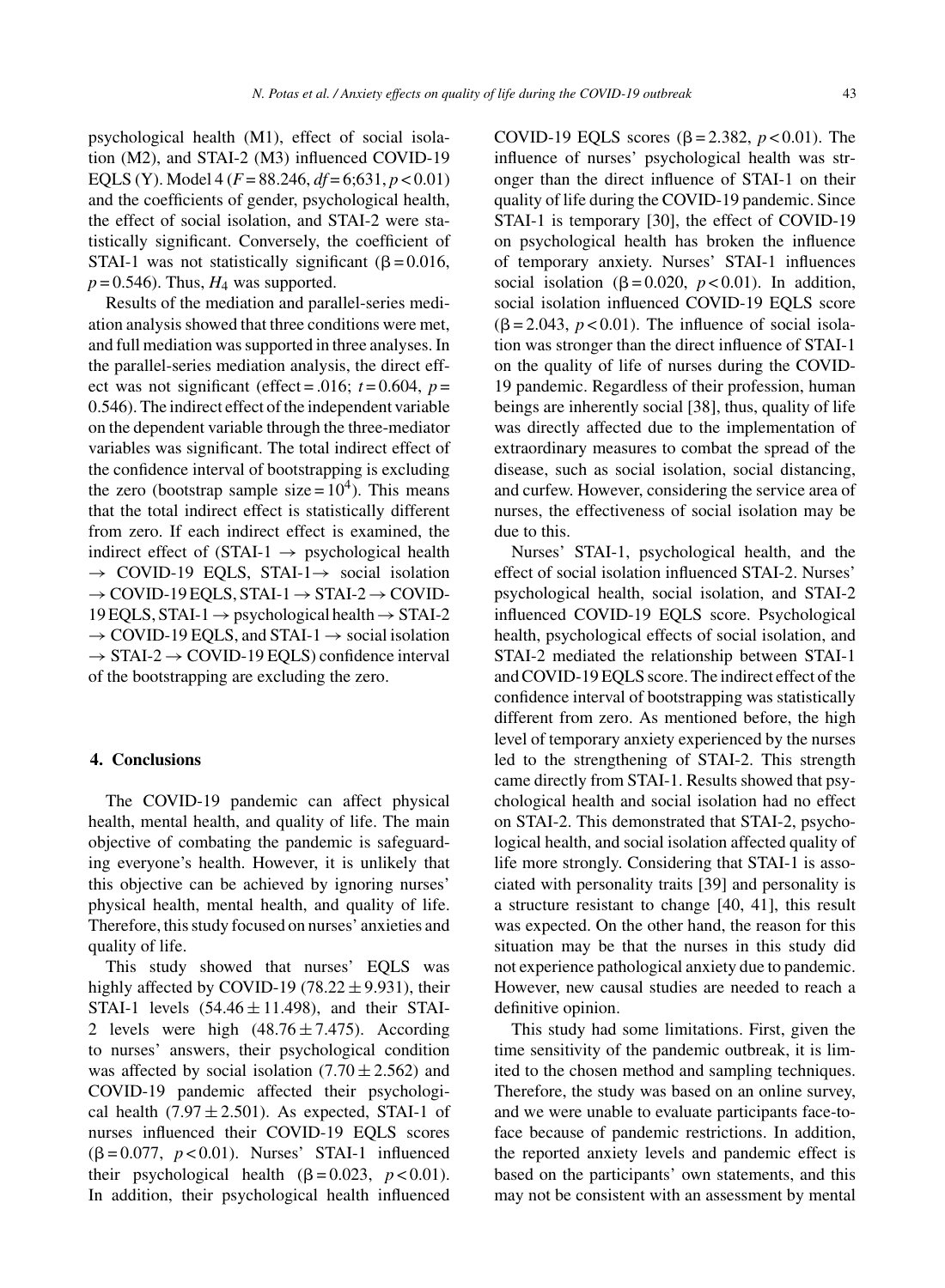health professionals. Despite these limitations, during the pandemic period, much valuable information has been obtained. To the best of our knowledge, this is the first study in Turkey to report the nurses' quality of life and nurses' state/trait anxiety during the COVID-19 pandemic. Results of this study show that improving nurses' quality of life, protecting their physical and mental health, and ensuring efficient functioning should be a priority in the fight against COVID-19 pandemic. Minimizing nurses' concerns about their families' health and daily life will increase their efficiency and might protect them from significant mental health problems later on. In the light of this information, psychological support may be offered to nurses for job stress [42] and a content of psychological support can be created in these subjects. For example, to reduce problems such as post-traumatic stress, depression, and anxiety disorders among nurses, programs should be implemented to protect their quality of life and mental health. Applications for mental support based on specific needs should be generated and supported by colleagues and hospital managers. In addition, as organization factors (e.g., supervisor support, teamwork, staffing work regulation, salary and organizational policies) are the effective factors on nurses' work ability, health care leaders may increase the quality of support of management and supervisors [43]. Nurses should be regularly allowed to communicate with their families remotely to cope with the stress of their profession. In addition, the impact of the pandemic on nurses' quality of life can be reduced by lowering their anxiety levels. In addition to these, authorities could consider setting up mental health teams to deal with psycho-social issues and provide psychological support to nurses through hospital-based psychoeducation programs and strategies. Moreover, nurses with high levels of anxiety can be identified with regular screenings, and individual psychotherapy and so on. services can be provided them. Lastly, because social isolation affects quality of life more strongly than STAI-1, it may be suggested to use different methods (e.g., digital communication; [17] to reduce the effect of social isolation.

The results of this study have the potential to help healthcare workers, hospital management, governmental organizations, and decision-makers to protect nurses' physical and mental health. We also recommend monitoring nurses for symptoms of anxiety.

In the present study, both symptoms of state anxiety and symptoms of trait anxiety were found. Our results showed that state anxiety had a less direct effect on nurses' quality of life. Conversely, our study showed that trait anxiety, psychological health, and the effect of social isolation negatively affected quality of life.

## **Conflict of interest**

None of the authors have any conflicts of interest to report.

## **Funding**

This research did not receive any specific grant from funding agencies in the public, commercial, or not-for-profit sectors.

#### **References**

- [1] Wang C, Horby PW, Hayden FG, Gao GF. A novel coronavirus outbreak of global health concern. Lancet. 2020;395(10223). [https://doi.org/10.1016/S0140-6736\(20\)](https://doi.org/10.1016/S0140-6736(20)30185-9) 30185-9.
- [2] Nishiura H, Jung S, Linton NM, Kinoshita R, Yang Y, Hayashi K, et al. The Extent of Transmission of Novel Coronavirus in Wuhan, China, 2020. J Clin Med. 2020;9(2):330. [https://doi.org/10.3390/jcm9020330.](https://doi.org/10.3390/jcm9020330)
- [3] Cucinotta D, Vanelli M. WHO declares COVID-19 a pandemic. Acta Biomed. 2020;91(1):157-60. [https://](https://doi.org/10.23750/abm.v91i1.9397) doi.org/10.23750/abm.v91i1.9397.
- [4] Mahase E. China coronavirus: WHO declares international emergency as death toll exceeds 200. BMJ. 2020;368:m408. [https://doi.org/10.1136/bmj.m408.](https://doi.org/10.1136/bmj.m408)
- [5] Han L, Wong FKY, She DLM, Li SY, Yang YF, Jiang MY, et al. Anxiety and Depression of Nurses in a North West Province in China During the Period of Novel Coronavirus Pneumonia Outbreak. J Nurs Scholarsh. 2020;52(5):564-73. <https://doi.org/10.1111/jnu.12590>.
- [6] Shanafelt T, Ripp J, Trockel M. Understanding and Addressing Sources of Anxiety among Health Care Professionals during the COVID-19 Pandemic. JAMA - J Am Med Assoc. 2020;323(21):2133-4. [https://doi.org/10.](https://doi.org/10.1001/jama.2020.5893) 1001/jama.2020.5893.
- [7] Williamson V, Murphy D, Greenberg N. COVID-19 and experiences of moral injury in front-line key workers. Occup Med (Lond). 2020;70(5):317-9. [https://doi.org/](https://doi.org/10.1093/occmed/kqaa052) 10.1093/occmed/kqaa052.
- [8] Unsal A. Hemşireliğin dört temel kavrami : İnsan, çevre, sağlık ve hastalık, hemsirelik. Ahi Evran Üniversitesi Sağlık Bilim Derg. 2017;1:11-25.
- [9] Warelow P, Edward KL, Vinek J. Care: What nurses say and what nurses do. Holist Nurs Pract. 2008;22(3):146-53. [https://doi.org/10.1097/01.HNP.0000318023.53151.33.](https://doi.org/10.1097/01.HNP.0000318023.53151.33)
- [10] Canadian Nurses Association. Ethics in Practice for Registered Nurses. 2008;15:54-60.
- [11] Aliakbari F, Hammad K, Bahrami M, Aein F. Ethical and legal challenges associated with disaster nursing. Nurs Ethics. 2015;22(4):493-503. [https://doi.org/10.1177/](https://doi.org/10.1177/0969733014534877) 0969733014534877.
- [12] Ahn MH, Shin YW, Kim JH, Kim HJ, Lee K-U, Chung S. High Work-related Stress and Anxiety Response to COVID-